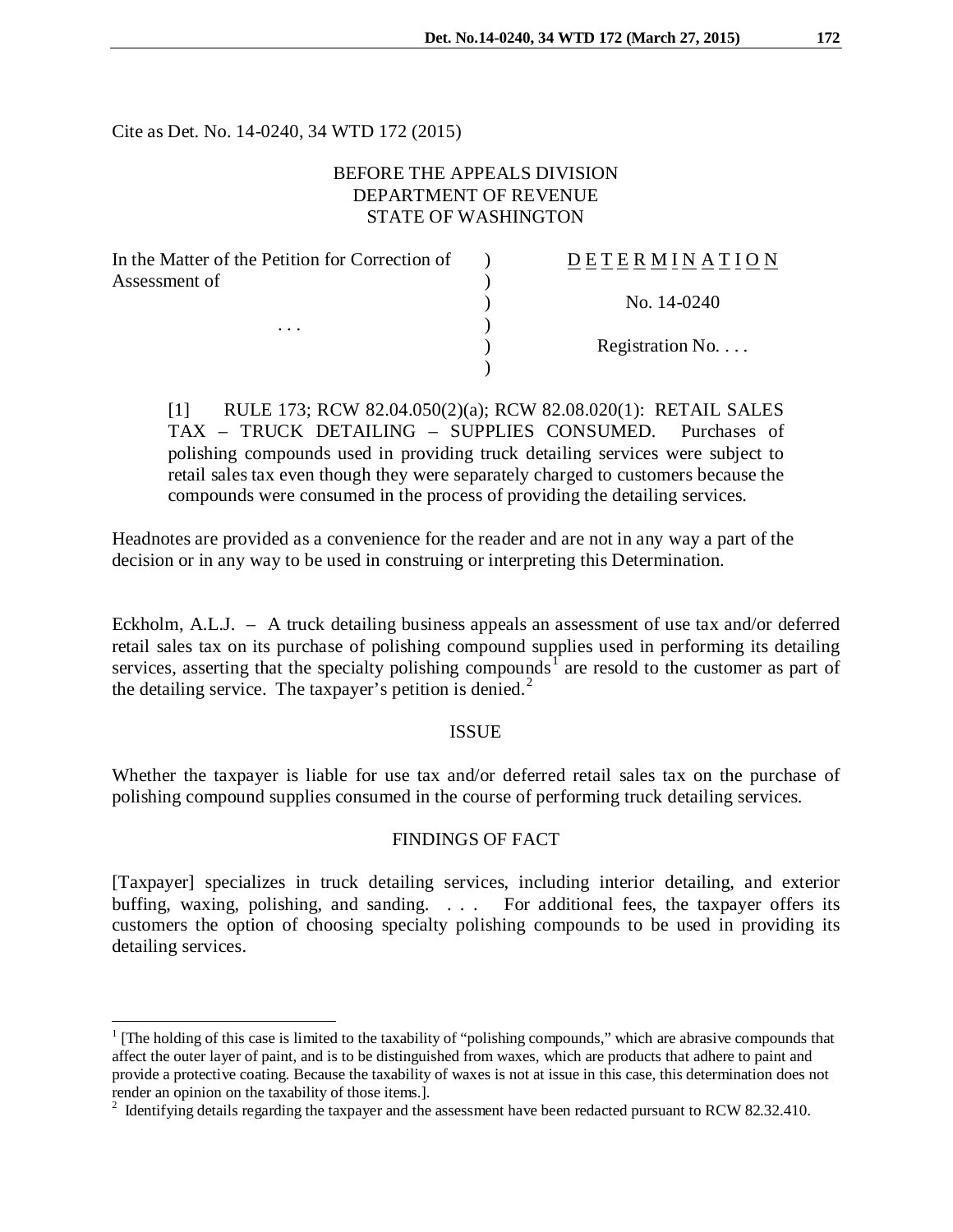The Department of Revenue (Department) Audit Division reviewed the taxpayer's records for excise tax purposes for the period January 1, 2010, through December 31, 2013. The auditor discovered that the taxpayer had not paid retail sales tax on its purchases of the polishing compounds used in performing its detailing services and, as a result, issued an assessment against the taxpayer that included, among other assessments, use tax and/or deferred retail sales tax due on the polishing compound purchases.<sup>[3](#page-1-0)</sup>

The taxpayer timely appealed the assessment of use tax and/or deferred retail sales tax, asserting that the purchases of the polishing compounds were for resale to its customers and, therefore, exempt from retail sales tax. The taxpayer indicated in its appeal petition that the customers choose the specialty polishing compounds because they provide protection from dirt and other road chemicals, and minimize deterioration of the vehicle's metal.

#### ANALYSIS

The retail sales tax is imposed by RCW 82.08.020 on retail sales as defined in RCW 82.04.050. "Retail sale" includes "the charge made for tangible property *consumed*" and the associated labor and services for the "installing, repairing, cleaning, altering, imprinting, or improving of tangible personal property of or for consumers, . . . ." RCW 82.04.050(2)(a) (emphasis added). WAC 458-20-173 is the Department's administrative rule describing how the retail sales tax applies to those, such as the taxpayer, who are in the automotive detailing business.

WAC 458-20-173 (Rule 173) provides in part:

Persons engaged in the business of installing, cleaning, . . . repairing or otherwise altering or improving tangible personal property of consumers or for consumers are required to collect the retail sales tax upon the total charge made for the rendition of such services, even though no tangible personal property in the form of materials or supplies is sold or used in connection with such services. Where tangible personal property in the form of materials and supplies is sold or used in connection with such services, the retail sales tax applies to the total charges made for the sale of the materials and supplies and the services rendered in connection therewith.

The following are illustrative of services upon which the retail sales tax applies to the total charge made to consumers:

Automobile repairing, washing and painting;

. . .

 $\overline{a}$ 

. . .

. . .

The retail sales tax does not apply to sales of materials which are resold as a part of the articles of tangible personal property being repaired, altered or improved. . . . *[T]he retail sales tax will not apply to purchases such as:*

*(1) Parts or paint by an automotive repairman*;

On the other hand *the retail sales tax does apply to the purchase of all other supplies which may be consumed and utilized by such persons in the rendition of such* 

<span id="page-1-0"></span><sup>&</sup>lt;sup>3</sup> Document No. 201414951, issued on April 11, 2014, included assessments of retail sales tax of \$. . . , retailing business & occupation (B&O) tax of \$..., use tax and/or deferred sales tax of \$..., retailing of interstate transportation equipment B&O tax of  $\$\ldots$ , a small business credit of  $\$\ldots$ , interest of  $\$\ldots$ , and an assessment penalty of \$. . . , for a total amount of \$. . . .